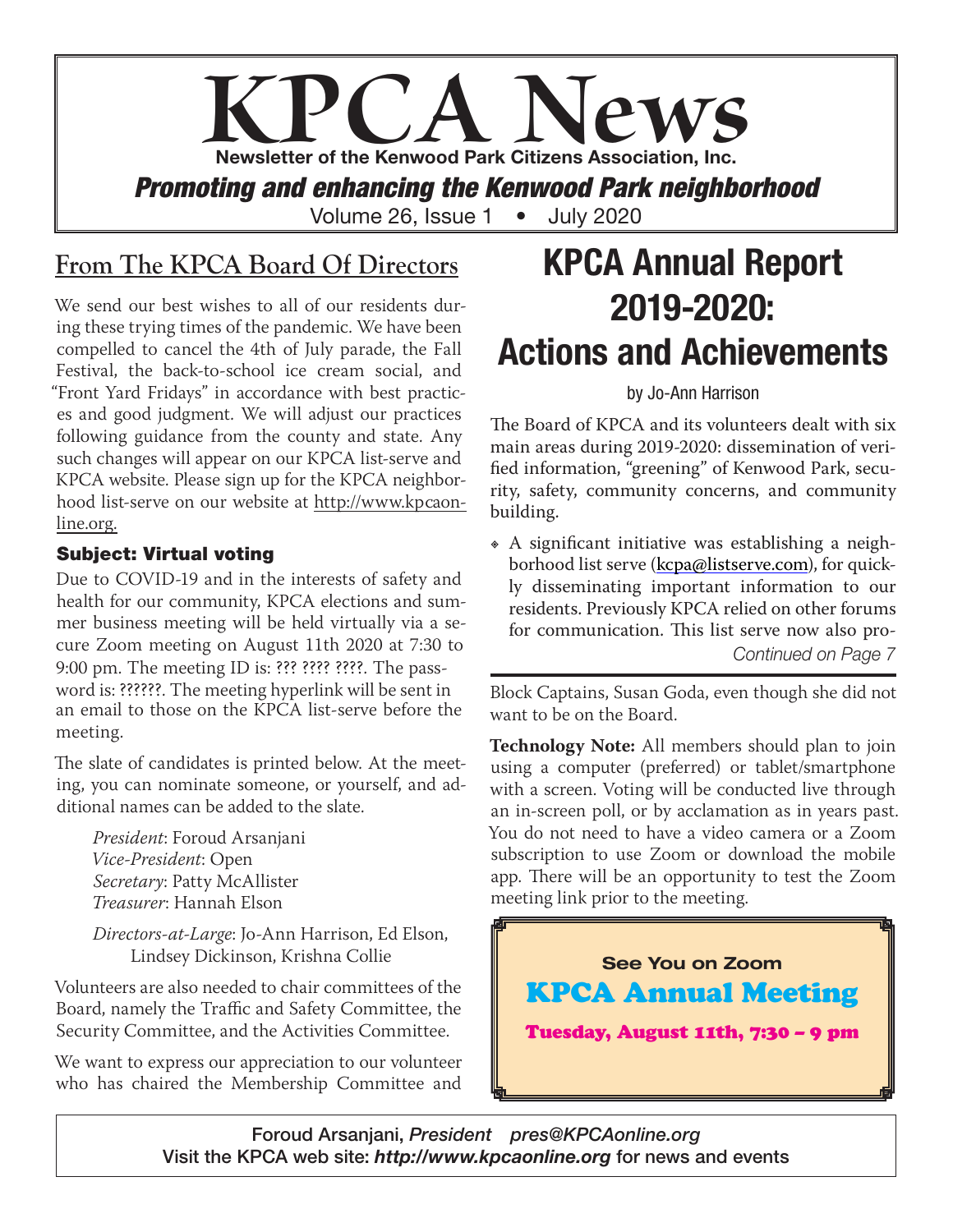# KPCA Garden Club News

#### by Sinaly Roy

During the last few months, the Corona Virus has given us a new appreciation for the important role that our outdoor environment plays in our general state of well-being. Despite so many restrictions to living our normal lives, our neighborhood streets have given us the opportunity to still enjoy the fresh air, exercise, relax, and experience the glory of spring.

This has drawn attention to the condition of the landscaping in several of our neighborhood public spaces. Some of the locations in need of landscaping maintenance and improvement are:

- The Kenwood Park Sign Entrance at Goldsboro Road onto Millwood Road (see photo below).
- The Lenox Road Traffic Circle at the intersection of Lenox Road and Millwood Road



Goldsboro Road Entrance to Kdenwood Park



The Kenwood Park Book Club will meet again someday, post Covid-19. For information please contact Sandy Gust at *sjgust@ uwalumni.com*.

• The Durbin Triangle Traffic Median at the intersection of Durbin Road and Radnor Road.

The Garden Club would like to come up with a sustainable plan for the beautification and maintenance of these public spaces. As residents of Kenwood Park, your input is invaluable.

If you have any interest in helping us to achieve beautiful public space landscaping, that we can be proud of in Kenwood Park, please contact:

#### garden@kpcaonline.org

We look forward to your hearing from you.

\*Special Note: *Our annual Spring plant exchange had to be cancelled due to Covid-19. We hope to carry on with the plant exchange in the Fall; date TBA.*



BETHESDA METRO AREA VILLAGE Your home Your neighborhood Your future

Are you over 50 and seeking to engage more with the community? Recently retired and looking for your next activity? Would you like to volunteer? Meet more of your neighbors?

Become a volunteer with BMAV and help your neighbors with rides, technology assistance or friendly visits. Become a member and enjoy social connections, educational classes and a rich array of activities.

*Learn more about membership levels or volunteering:*

www.bmavillage.org 240-630-2628 info@bmavillage.org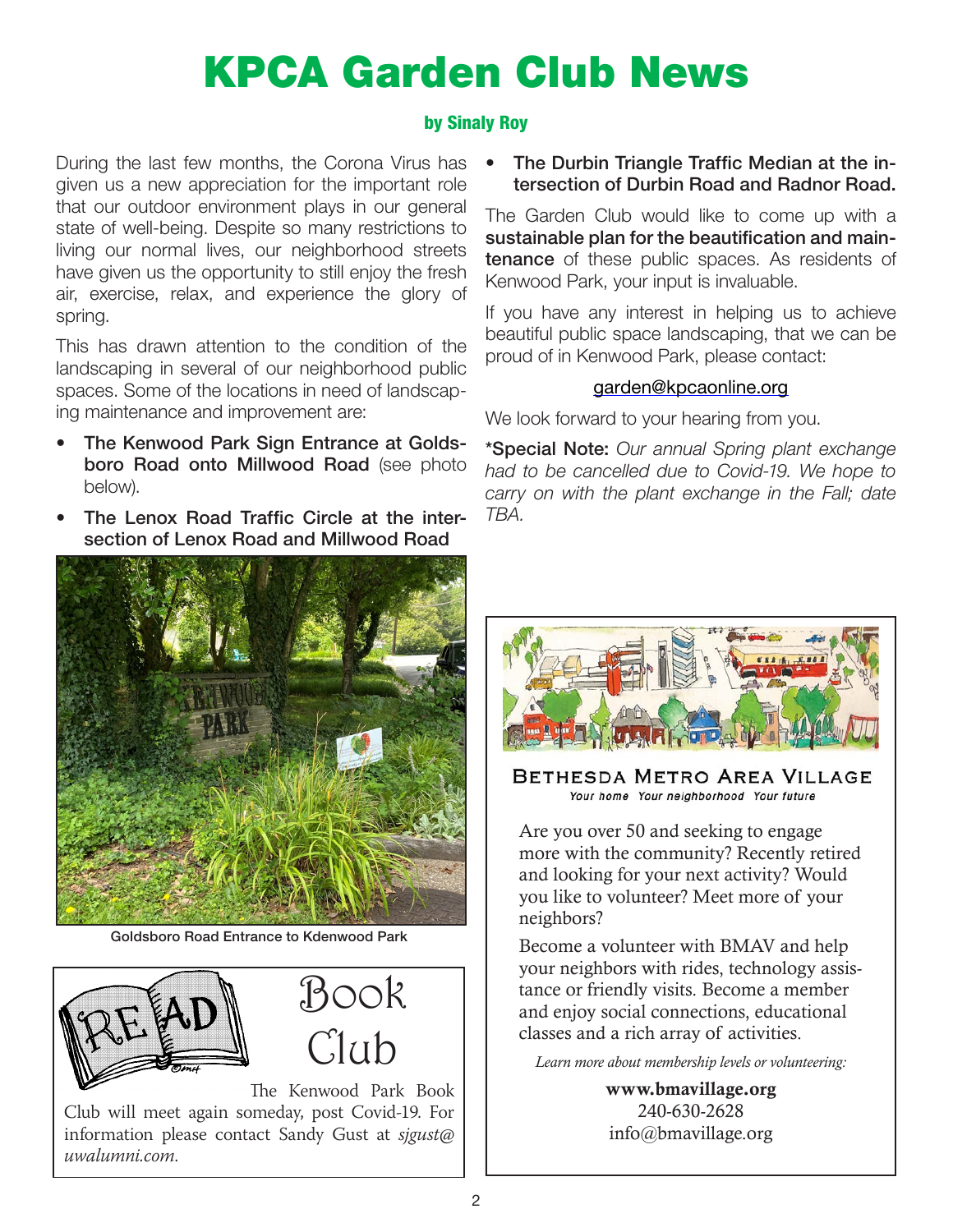### *The Real Estate World* **Where Have All the Listings Gone?**

The pandemic has, of course, affected the real estate market just as it has all other aspects of our lives. From buyers purchasing homes sight unseen, to agents providing sanitizer, masks and gloves, to doing business primarily electronically instead of in person, operating in this environment has been a stretch for everyone. But the reality is that there are still buyers out there. And they are serious buyers. We are seeing far fewer dabblers and more people who are eager to actually move! They are being more selective in which homes they actually personally view so as to keep the possible exposures down. The photos and virtual tours are even more important than ever. As is staging. That first impression means everything!

But where are the listings? Sellers are asking themselves if they want to take the risk of having strangers in their homes. Even with precautions they are concerned that it is potentially unsafe. We have had very low inventory, particularly in the spring market, for a number of years now, but this year it is dramatic. So that means that, for sellers who are willing, they are more apt to see their homes go under contract quickly, often with multiple offers, as the buyers compete to win the prize. And the suburbs, where back yards and outdoor space are the norm, are looking more and more appealing after years of people wanting to live an urban lifestyle.

Everything is still up in the air (including droplets!), so no one really knows how this will all play out. But what we do know is the market we have at the

moment. The rates are still incredibly low, allowing buyers to purchase more house for the dollar. People are wanting to take advantage of that. But they don't have a lot of selection. So it's still a seller's market.

In Kenwood Park there has been remarkably little activity since the last newsletter. There are 5 homes on the market: a new listing at 6804 Marbury Road, built in 1956, for \$1,139,000, one on Radnor Ct. for \$1.148M, one on Midhill built in 2013 for \$4M, one on Millwood built in 2014 for \$2.250M and one on Marbury built last year priced at \$1.995M. There is one under contract at 7004 Millwood with an asking price of \$2.150M and ONLY ONE HOME HAS CLOSED since December's newsletter at \$2.100M. Two are temporarily off the market and two not yet completed homes will be coming on the market. There are currently four properties for rent between \$3890 and \$9000/mo. And six have rented between \$4000 and \$6000. One is pending with a list rental of \$4900. These numbers are very low for Kenwood Park.

Please stay safe, stay home and may you find peace.

#### *contributed by Linda Chaletzky lchaletzky@eversco.com*

\*Statistics are taken from the Metropolitan Regional Information System for three areas: Washington, D.C., Montgomery County, Maryland, and Fairfax County, Arlington, Alexandria, and Falls Church in Virginia.

#### ◇◇◇◇◇◇◇◇◇◇◇◇◇◇◇◇◇ Bridge Club

The Kenwood Park Bridge Club normally meets on weekday mornings or afternoons in neighbors' homes. We are looking for more singles and couples interested in playing at the interme- $\frac{2}{3}$  $\frac{\infty}{\infty}$ diate level. Please join us! Because of Covid-19 our meetings are suspended indefinitely at this time. For more information call Gloria Fitchett (301) 229-8480, or *dfitchett@msn.com.*

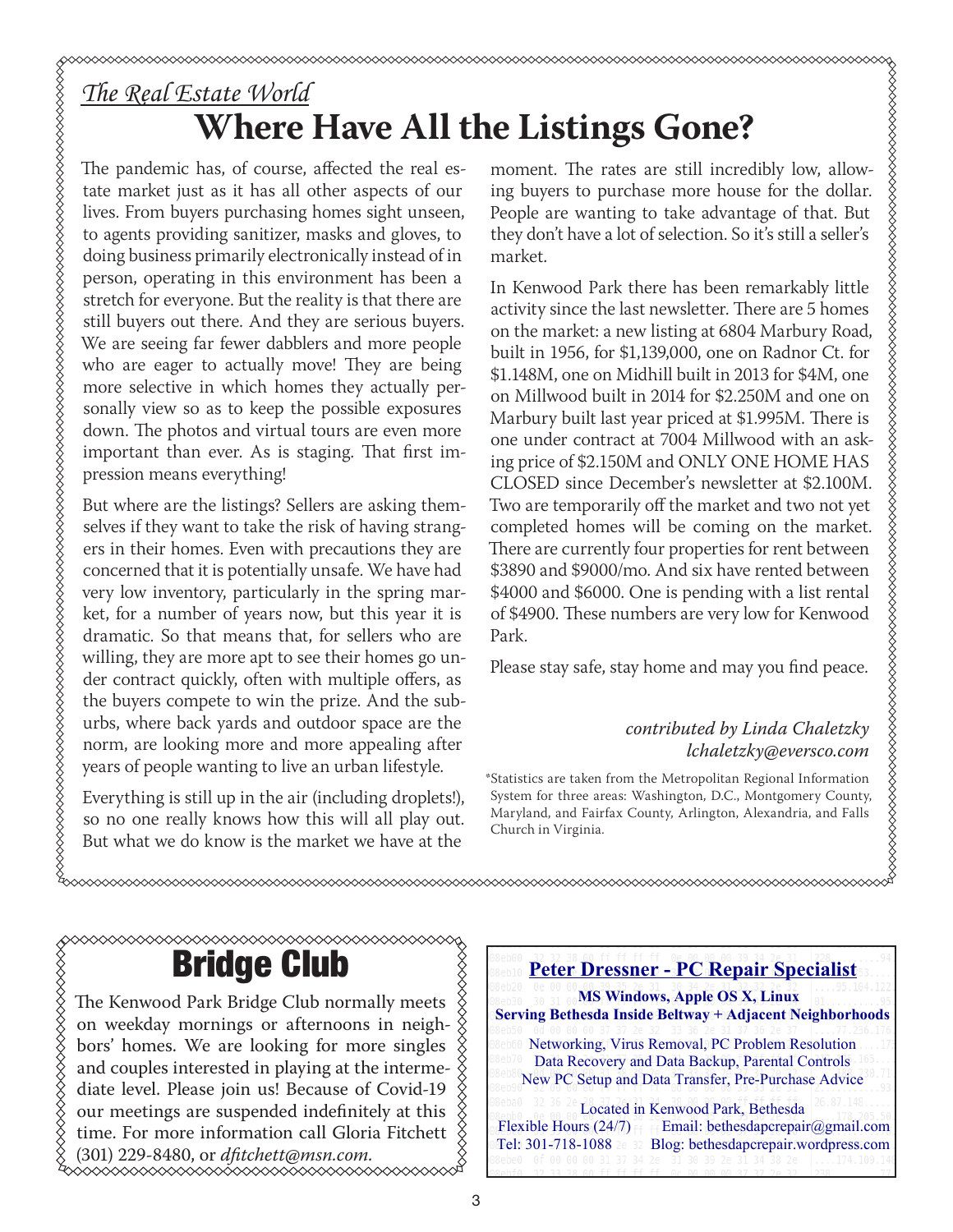### **The "New Normal" for KPCA**

#### By Jo-Ann Harrison

The pandemic and the resulting restrictions have brought many changes to our lives. We have had to develop "new norms" of doing all our shopping on-line, teleworking from home, on-line classes for students instead of going to school, wearing masks as part of our attire outside, and maintaining distance between people. Closing schools, organizations and businesses has made the home both a center of telecommuting work and distance education.

Some of these changes we are very unhappy about and some we actually like. The quiet neighborhood streets and skies are a present to some who have longed for peace and quiet, and a handicap to others who want or have to travel. Some parents have found being together with their children all day an opportunity for more "quality" time whereas other parents have found it a burden to supervise their children and carry on their work. Many institutions are rethinking how they are organized and will cope with the continuing pandemic.

KPCA has had to rethink how it will adapt to these changes. The Board of KPCA meets either by free con-



ference calls or Zoom. We have initiated a new on-line service to help with communication. The Board has decided to distribute our KPCA newsletter additionally in an on-line version from now on. We will notify residents who have not signed up. We have also decided to hold our Annual Meeting on August 11 via Zoom, where we will nominate and vote for our new Board.

Unfortunately, we have had to cancel our July 4th celebration this year and Front Yard Fridays. We would appreciate your sending the Board suggestions for rethinking our social events and celebrations in light of Montgomery County's regulations.

#### How to Keep Your Pets Safe and Happy During The Coronavirus **Pandemic**

#### By Neda Arsanjani

While consumed by our concern for household health issues surrounding the pandemic, one very loyal family member is quite often forgotten. According to USA Today, the CDC says there is no evidence that any animals in the U.S. have contracted or can spread the virus. This also means that quarantining them is an unnecessary measure. However, you should still take precautions with your pets if you become sick with confirmed coronavirus.

These are some of the healthy habits the CDC recommends upholding in everyday life with a pet:

- 1. Wash your hands after playing with your pet to ensure the health of you and your pet.
- 2. If you get sick, restrict your contact with your pets the same way you would with humans.
- 3. Continue walking your dogs but limit petting, snuggling, and kissing, just in case.
- 4. Keep your pet eating well to maintain their good health in general and stock up on pet supplies to ensure you have at least a couple of weeks' worth.
- 5. Keep your pet entertained with activities such as hiding treats around the room or fenced yard and let them hunt.
- 6. Allow for taking your dog for walks so long as you maintain the CDC recommended distance from others and their pets.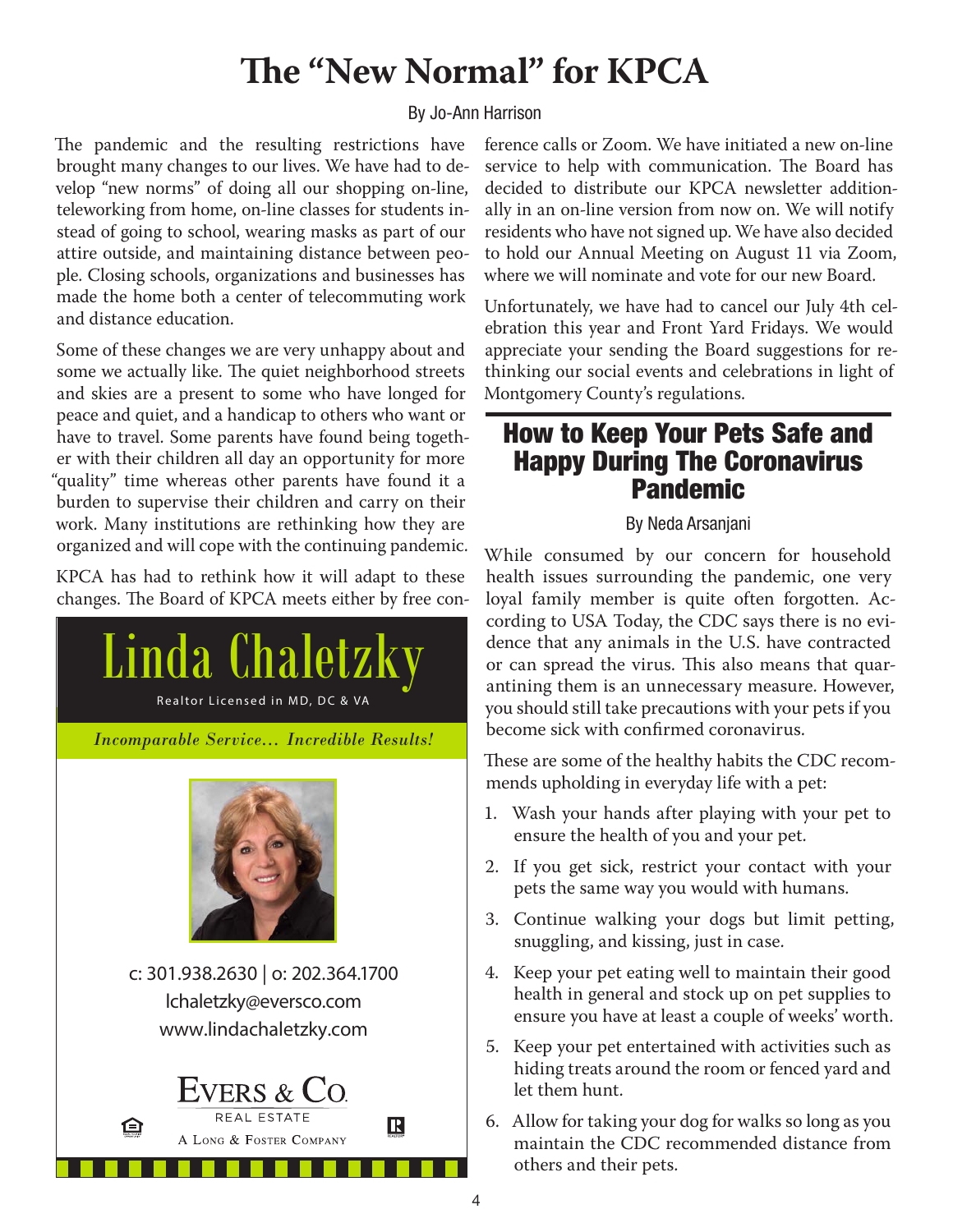We urge people once again to join the KPCA security patrol because of the benefits - they patrol the streets and are a presence and deterrent to crime or vandalism. The patrol can also do a walk around your house when you are on vacation, pick up your packages, and send you pictures to show you that your house is secure. A residential membership without patrol support is possible for only \$55 this year. Know that you are supporting the neighborhood newsletter, website and list-serve, community events, and a voice in county affairs.

#### **KPCA MEMBERSHIP FORM**

**July 1, 2020 to June 30, 2021** 

**Security Patrol plus Resident membership, both included for: \$295**

**Resident membership alone: \$55**

| <b>EMERGENCY CONTACT (Someone KPCA can notify in case of an emergency):</b>                                                                     |  |
|-------------------------------------------------------------------------------------------------------------------------------------------------|--|
|                                                                                                                                                 |  |
| and the control of the control of the control of the control of the control of the control of the control of the                                |  |
| Would you like to receive emails from your street block captain? Yes ____ No___<br>Would you like to be a street cantain for your block? Yes No |  |

Would you like to be a street captain for your block? Yes \_ If you are not already on the Kenwood Park list serve, would you like to be added? Yes \_\_\_ No\_\_\_

**SECURITY MEMBERS ONLY: In the event the patrolling security officer notices your garage door is open and it is after 11 pm, would you like to receive a call about your garage door being open?** (Please note the patrol car drives around the neighborhood at varied times during the day or night. The patrol has your phone number only if you are a security patrol member.) **Yes \_\_\_\_\_ No \_\_\_\_\_**

**You may pay online at http://kpcaonline.org/join using the PayPal button, or mail a check payable to Kenwood Park Citizens Association, Inc. (or KPCA) and this Form to:** 

> **KPCA Treasurer PO Box 127 Glen Echo, MD 20812**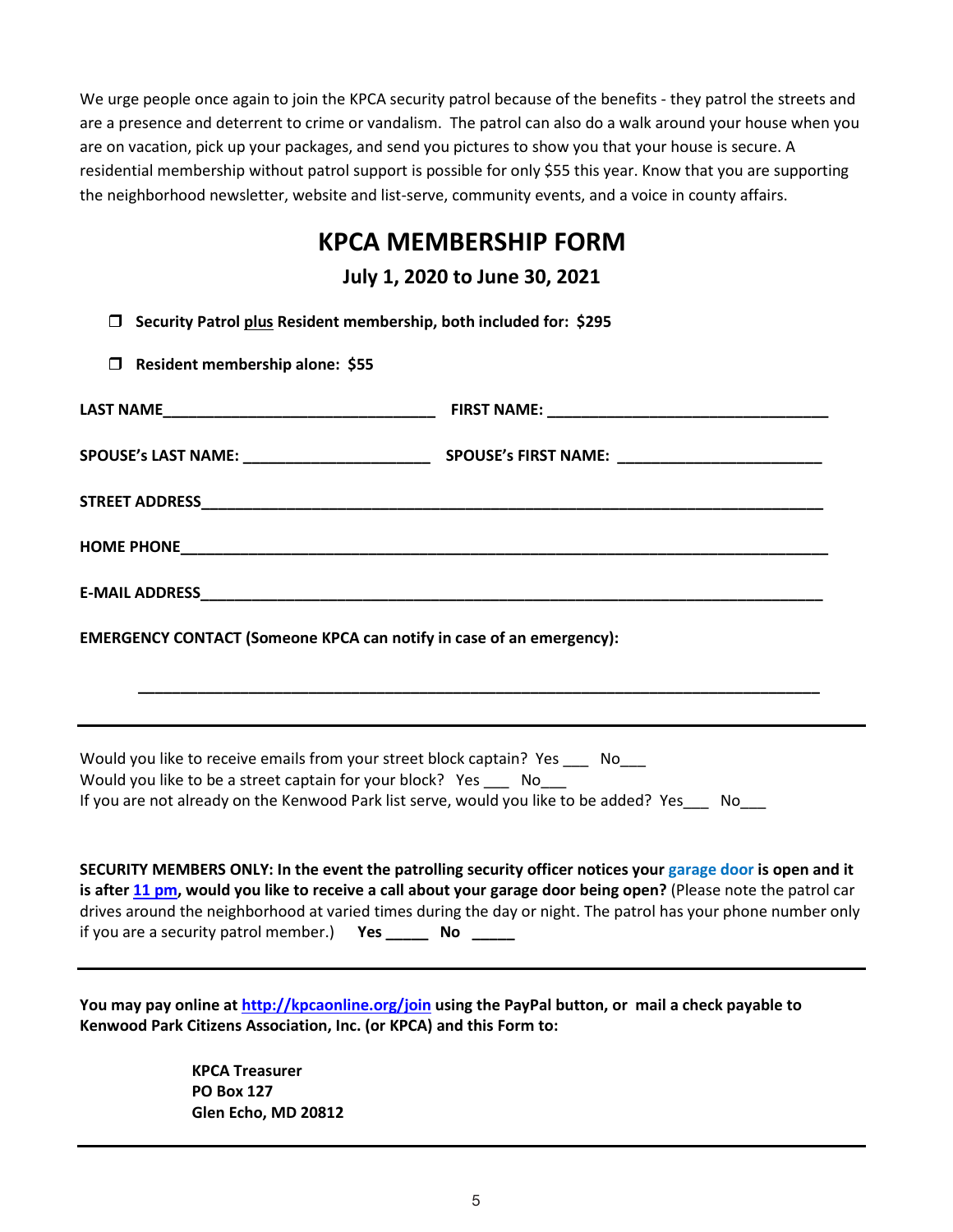**This page intentionally left blank so that you can remove it.**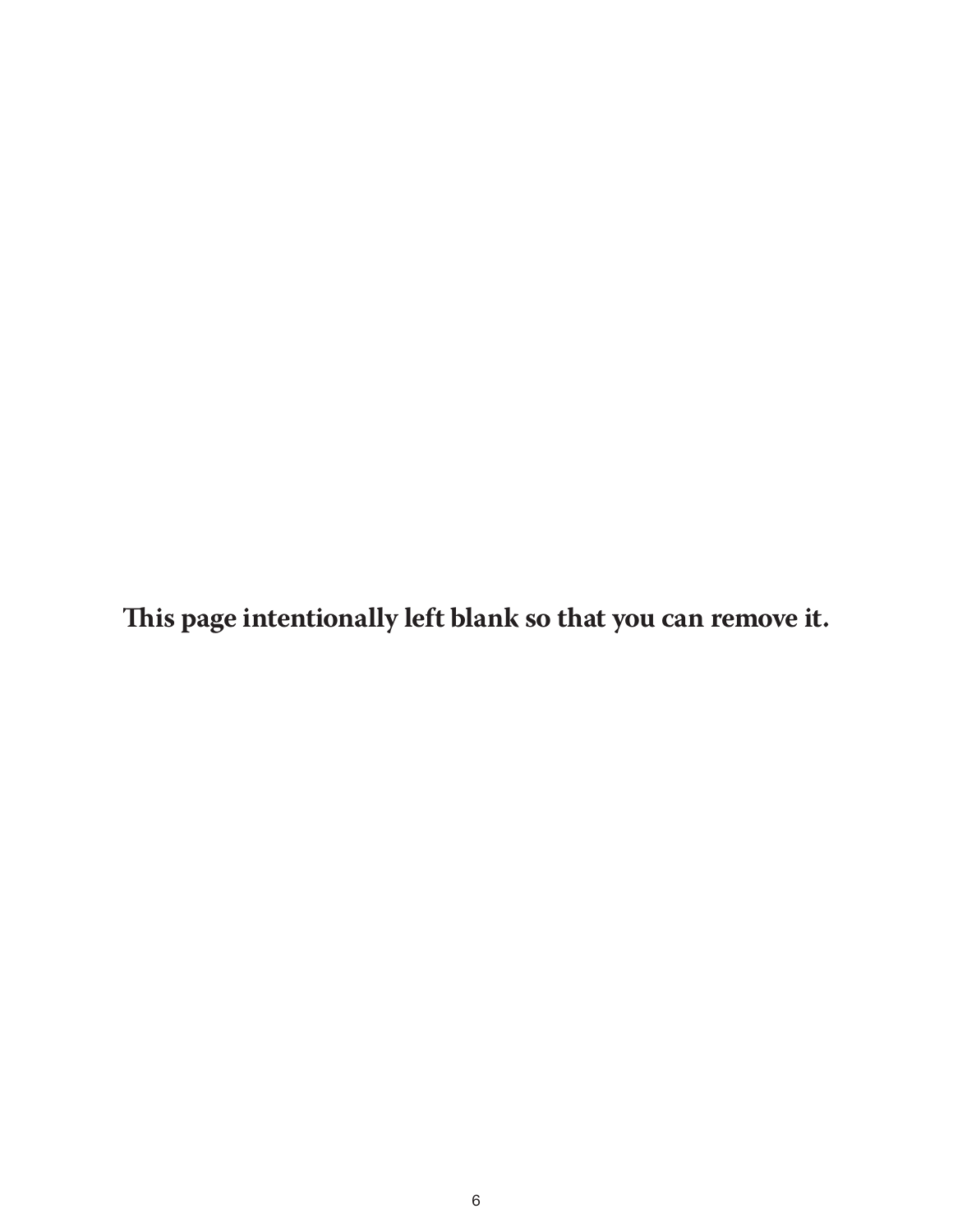### **Be a part of Bethesda Metro Area Village**

BMAV is a neighborhood nonprofit that uses the time, talents and expertise of neighbors to help older neighbors thrive and remain engaged in the community they love. During the pandemic, we are open and operating! Though we are practicing safe physical distancing, we're "virtually" more socially connected than ever before.

- **EXECT:** Social, Cultural, and Wellness Programs. When the pandemic began, our village quickly adapted from the many in-person events and field trips members regularly enjoyed. From April to June we held 150 virtual programs – including small group discussions, happy hours, book club, bridge, and presentations by notable speakers.
- Ε Community Connections and Volunteer Support. Members and volunteers are staying connected with frequent check-in calls, grocery or other deliveries, tech help over the phone, and access to a discussion forum where we share recommendations to online tips, resources and fun diversions. Through trainings and one-on-one help, we help members with access to the online world.

Members report feeling a part of a caring community and are not isolated or alone. We invite you to join our community of mutual support and engagement. BMAV offers one-month free trial memberships. You probably already know friends and neighbors who are members or volunteers. You may even have thought about joining BMAV but haven't gotten around to it. There's no time like the present to join and experience the community and support your neighborhood village has to offer.

If you are interested in trying out membership with BMAV, visit our website at www.bmavillage.org, email info@bmavillage.org or call 240-630-2628. While you are on our website check out our upcoming events, many of which are open to the public.

#### Acknowledgments

The Editor wishes to thank the contributors to this newsletter and Hannah Elson for editorial assistance. Special thanks goes to Ken Chaletzky of Copy General for preparation of this issue. .

Edward Elson *news@kpcaonline.org*

#### KPCA Annual Report –*Continued from Page 1*

vides an avenue for KPCA members to share information or concerns. Thus far 171 KPCA residents have signed on to this list serve. We wish to encourage all residents of Kenwood Park to sign up.

- In line with Montgomery County's goal of counteracting the warming climate, we instituted a street tree planting project. The county agreed to give us accelerated service. Thus far thirteen requests for new trees have been honored.
- We continued to provide a security patrol for the neighborhood (Urban Alarm) to keep our neighborhood safer.
- Ε We have been in contact with Bethesda's Police Department regarding safety. Traffic issues and high school student speeding have been addressed in a meeting with Walt Whitman High school's principal. Our request for sidewalks on Millwood Road and Lenox Road is pending with the County. In the wake of the recent school bus accident on Tanglewood Drive. KPCA identified a number of intersections needing stop signs. The County addressed this issue by painting lines for stopping on these intersections.
- KPCA responded to a variety of community concerns such as, the WSSC sewer rehabilitation project, the gas line replacement project, and airplane noise abatement. We monitored and kept in close communication with the utilities about these developments, alerting residents to their progress as well as responding to residents' specific questions. KPCA's representative to the Quiet Skies Coalition kept KPCA abreast of progress in the court cases against FAA. We held a meeting in the Connie Morella library on January 12, 2020 and heard from state delegate Sara Love about legislation regarding a number of issues.
- During this past summer, KPCA also provided the Fall Festival to encourage community building as well as Front Yard Fridays. We initiated building support networks through block captains in the Fall and opened a support line on our list serve during the stage 1 response to Covid-19. We received a number of requests on-line for grocery and medical supplies. KPCA has agreed to cooperate with Bethesda Metro Village affording social, cultural and wellness opportunities for seniors in our neighborhood. (see article about BMAV)